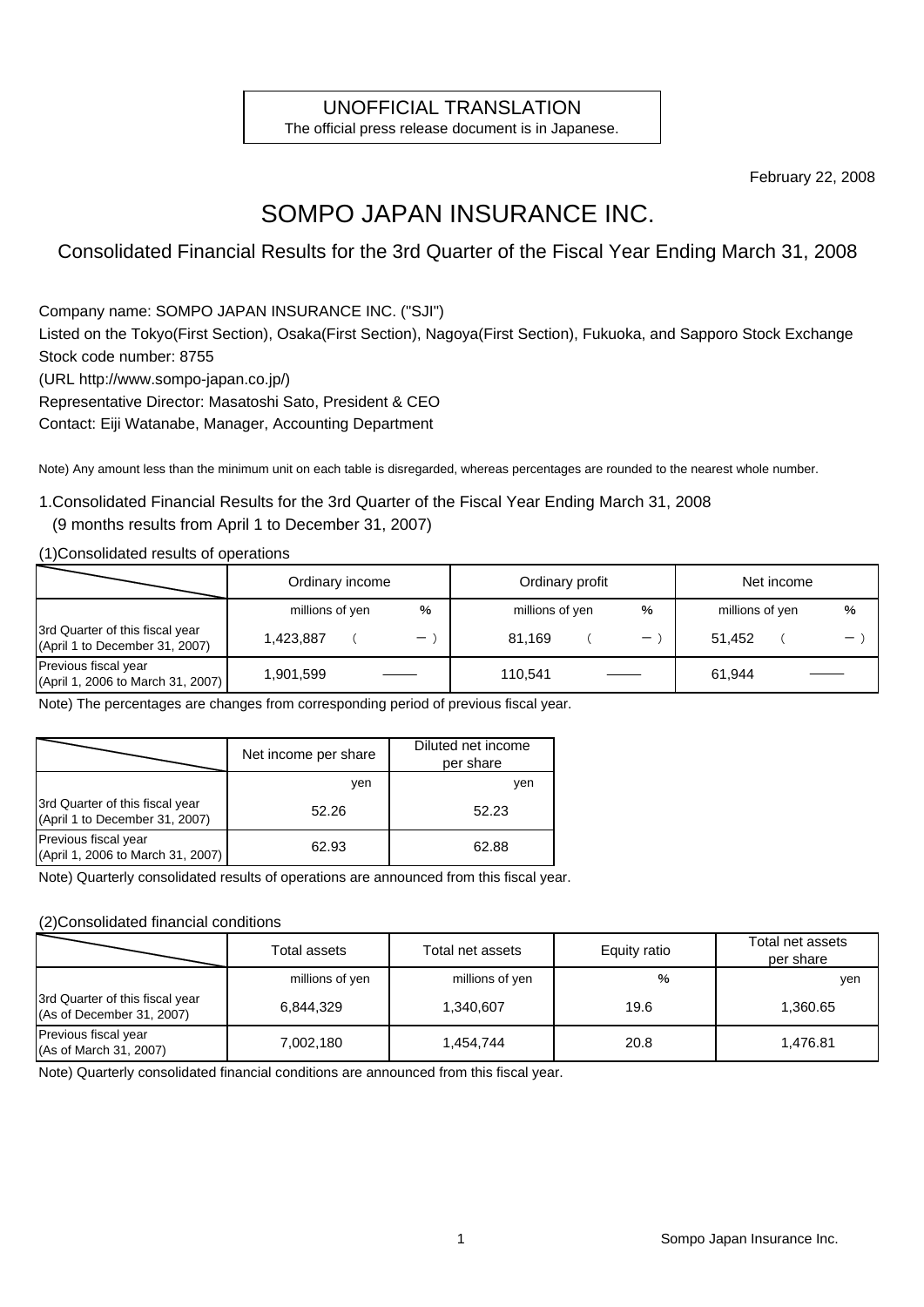2.Forecasts for the Fiscal Year ending March 31, 2008 (April 1, 2007 to March 31, 2008) [Reference] There is no change on the forecasts at present as disclosed on January 11, 2008.

#### 3.Others

| (1) Changes in significant subsidiaries during this period | ∶ No  |
|------------------------------------------------------------|-------|
| (2) Adoption of simplified accounting method               | : Yes |
| (3) Changes in accounting method during this period        | : Yes |

Note) Please refer to "Qualitative information and financial statements" on page 3 for details.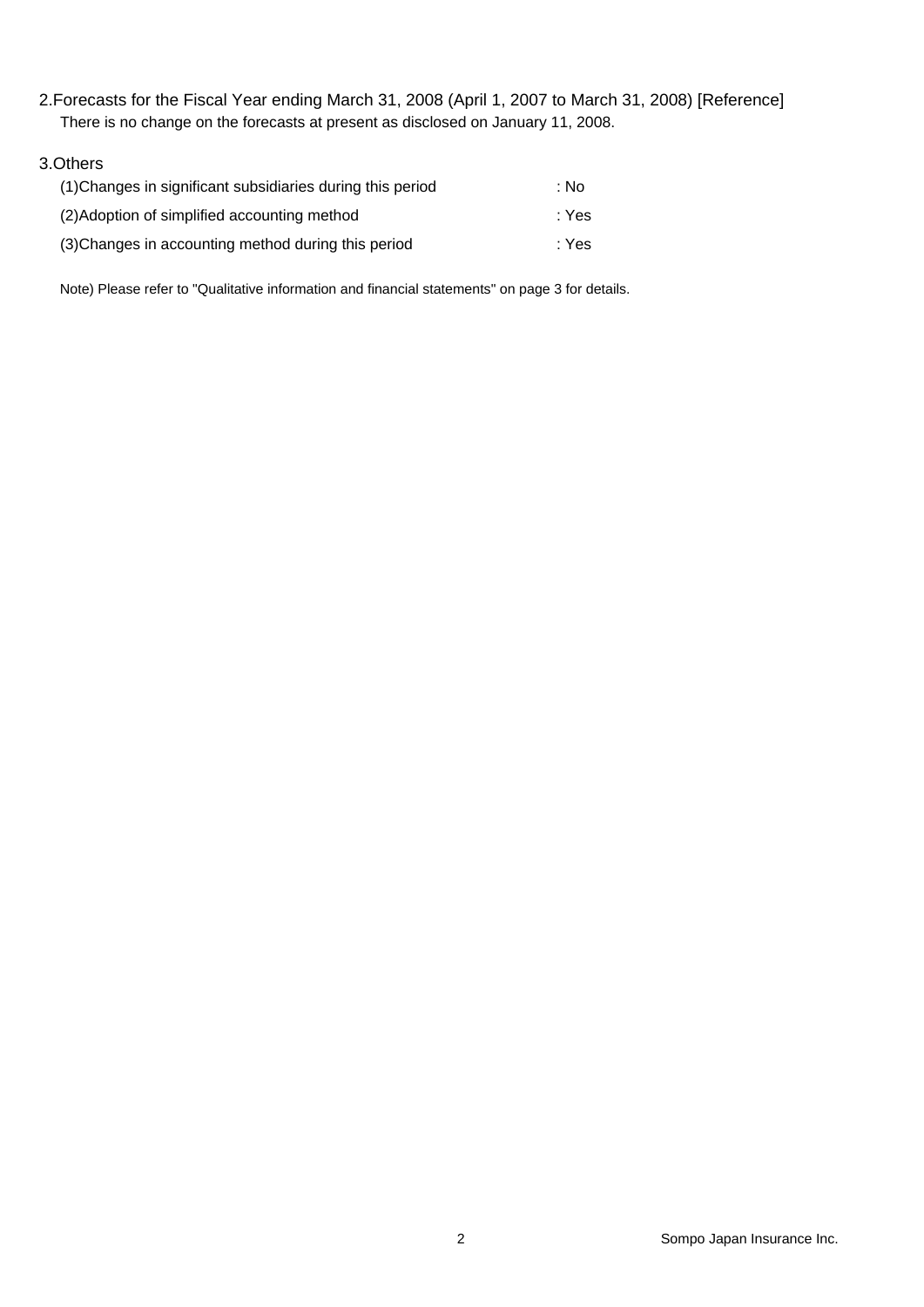### Qualitative Information and Financial Statements

#### 1.Qualitative Information related to the Consolidated Results of Operations

Underwriting income was 1,294.0 billion yen, investment income was 123.8 billion yen and other ordinary income was 5.9 billion yen. In total, ordinary income was 1,423.8 billion yen.

Underwriting expenses were 1,115.0 billion yen, investment expenses were 9.6 billion yen, operating, general and administrative expenses were 214.0 billion yen and other ordinary expenses were 3.9 billion yen. In total, ordinary expenses were 1,342.7 billion yen.

As for underwriting expenses, SJI booked 34.2 billion yen as provision for loss reserve in this quarter, for an insurance policy guaranteeing a portion of a CDO, in which subprime loans are included as a part of underlying assets, because SJI recognized a possibility of early liquidation of the CDO, which may cause possible payment of the claim of said insurance policy.

As a result, ordinary profit was 81.1 billion yen and net income for the 3rd Quarter of this fiscal year was 51.4 billion yen.

#### 2.Qualitative Information related to the Consolidated Financial Conditions

Total assets decreased by 157.8 billion yen from March 31, 2007 to 6,844.3 billion yen at December 31, 2007, mainly due to the decrease in domestic stocks.

Total net assets decreased by 114.1 billion yen from March 31, 2007 to 1,340.6 billion yen at December 31, 2007, due to the decrease in unrealized gains on domestic stocks.

#### 3.Others

(1)Changes in significant subsidiaries during this period None.

(2)Adoption of simplified accounting method

Simplified accounting methods are partially adopted. For example, corporate tax is measured by estimated effective tax rate.

#### (3)Changes in accounting method during this period

(Depreciation method of tangible fixed assets)

SJI and its domestic consolidated subsidiaries have adopted a depreciation method of tangible fixed assets, based on the revised Corporate Tax Law since April 1, 2007. As a result, ordinary profit and income before income taxes decreased by 152 million yen, compared with the corresponding amounts under the previously applied method.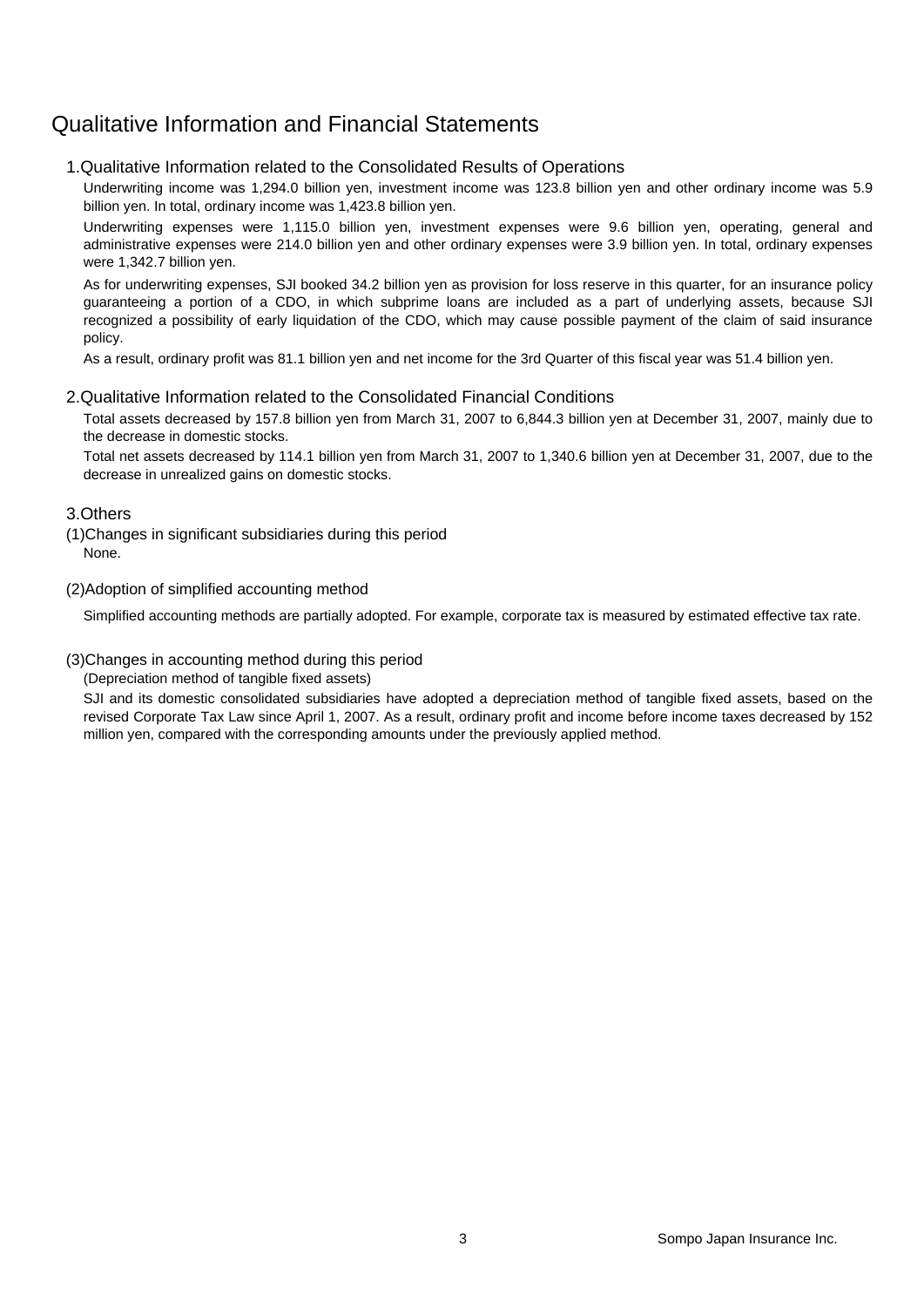# (Consolidated) Summary of Results of Operations

(Millions of yen)

|                                                   | 3rd Quarter of this fiscal year | [Reference] Previous fiscal year  |
|---------------------------------------------------|---------------------------------|-----------------------------------|
| Term<br>Item                                      | (April 1 to December 31, 2007)  | (April 1, 2006 to March 31, 2007) |
| Ordinary income and expenses:                     |                                 |                                   |
| Underwriting income:                              | 1,294,097                       | 1,765,470                         |
| Net premiums written                              | 1,038,762                       | 1,386,662                         |
| Deposits of premiums by policyholders             | 101,892                         | 137,001                           |
| Life insurance premiums written                   | 118,934                         | 192,997                           |
| Underwriting expenses:                            | 1,115,040                       | 1,516,738                         |
| Net claims paid                                   | 599,406                         | 820,082                           |
| Loss adjustment expenses                          | 54,265                          | 69,710                            |
| Net commissions and brokerage fees                | 178,134                         | 245,159                           |
| Maturity refunds to policyholders                 | 178,534                         | 224,401                           |
| Life insurance claims paid                        | 28,796                          | 36,122                            |
| Investment income:                                | 123,816                         | 125,430                           |
| Interest and dividend income                      | 116,731                         | 132,126                           |
| Realized gain on sales of securities              | 35,625                          | 30,995                            |
| Investment expenses:                              | 9,699                           | 15,220                            |
| Realized loss on sales of securities              | 949                             | 1,983                             |
| Devaluation loss on securities                    | 5,460                           | 3,108                             |
| Operating, general and administrative expenses    | 214,073                         | 256,186                           |
| Other ordinary income and expenses                | 2,068                           | 7,785                             |
| Ordinary profit                                   | 81,169                          | 110,541                           |
| Special gains and losses:                         |                                 |                                   |
| Special gains                                     | 1,914                           | 3,320                             |
| Special losses                                    | 5,306                           | 19,408                            |
| Special gains and losses                          | (3, 391)                        | (16,087)                          |
| Income before income taxes and minority interests | 77,778                          | 94,453                            |
| Income taxes and deferred income taxes            | 26,255                          | 32,408                            |
| Gain on minority interests                        | 70                              | 100                               |
| Net income                                        | 51,452                          | 61,944                            |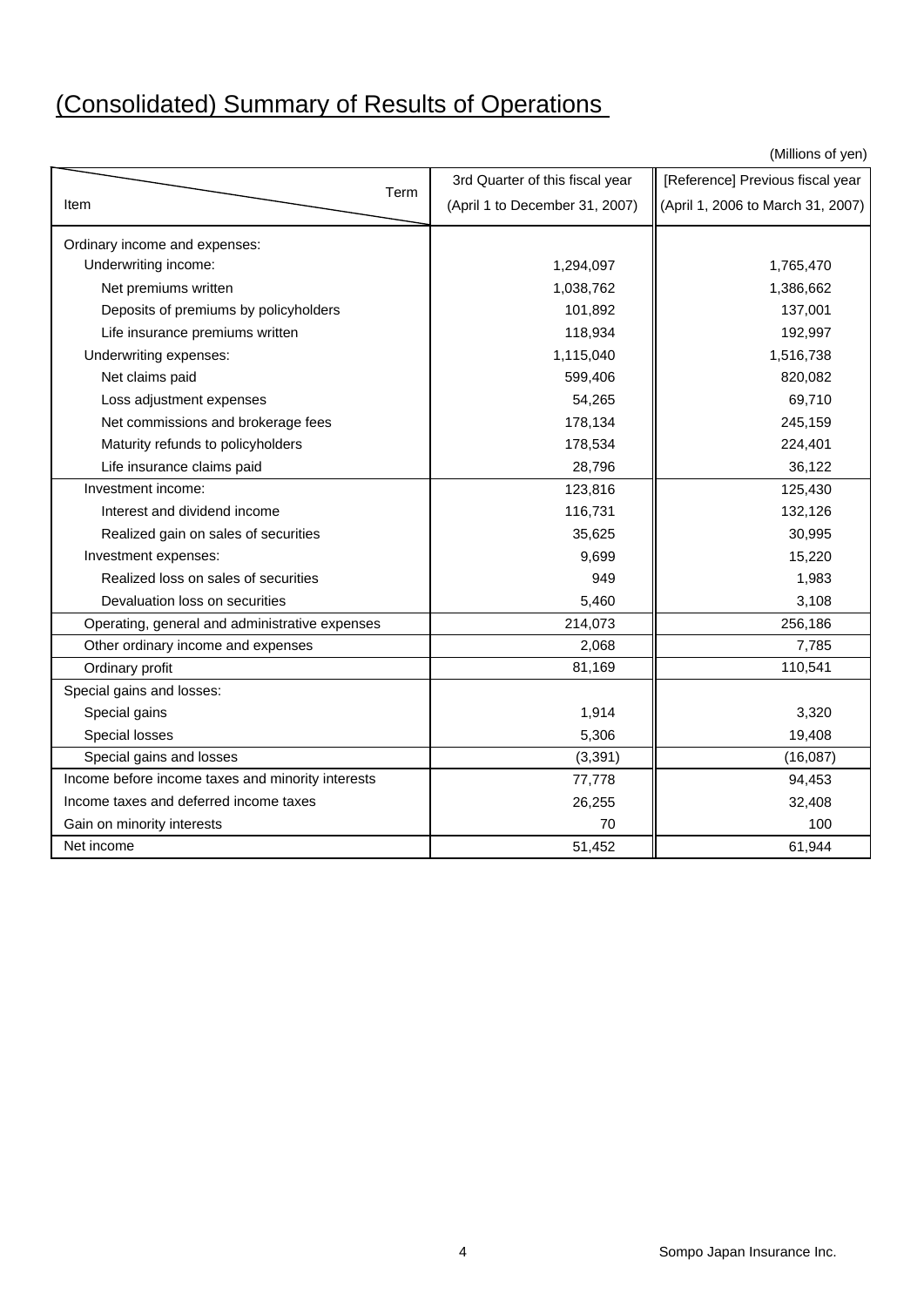# (Consolidated) Premiums Written and Claims Paid by line of business

| (Millions of yen)                                        |                                            |                          |                      |                                 |                          |                      |                                     |                          |                      |  |
|----------------------------------------------------------|--------------------------------------------|--------------------------|----------------------|---------------------------------|--------------------------|----------------------|-------------------------------------|--------------------------|----------------------|--|
| Term                                                     | 3rd Quarter of the previous<br>fiscal year |                          |                      | 3rd Quarter of this fiscal year |                          |                      | [Reference]<br>Previous fiscal year |                          |                      |  |
|                                                          | (April 1 to December 31, 2006)             |                          |                      | (April 1 to December 31, 2007)  |                          |                      | (April 1, 2006 to March 31, 2007)   |                          |                      |  |
| <b>Business line</b>                                     | Amount                                     | % increase<br>(decrease) | % of total<br>amount | Amount                          | % increase<br>(decrease) | % of total<br>amount | Amount                              | % increase<br>(decrease) | % of total<br>amount |  |
| Fire and allied insurance                                | 177,815                                    | (3.7)                    | 14.6                 | 172,350                         | (3.1)                    | 14.3                 | 239,326                             | (2.9)                    | 14.9                 |  |
| Marine insurance                                         | 34,226                                     | 8.3                      | 2.8                  | 35,530                          | 3.8                      | 2.9                  | 45,125                              | 5.1                      | 2.8                  |  |
| Personal accident insurance                              | 181,398                                    | (6.1)                    | 14.9                 | 175,125                         | (3.5)                    | 14.5                 | 229,943                             | (7.3)                    | 14.3                 |  |
| Voluntary automobile insurance                           | 509,544                                    | (0.9)                    | 41.8                 | 502,549                         | (1.4)                    | 41.6                 | 674,799                             | (1.1)                    | 42.0                 |  |
| Compulsory automobile liability insurance                | 181,053                                    | (4.2)                    | 14.9                 | 182,518                         | 0.8                      | 15.1                 | 241,942                             | (4.2)                    | 15.1                 |  |
| <b>Others</b>                                            | 134,863                                    | 2.1                      | 11.1                 | 139,430                         | 3.4                      | 11.5                 | 173,841                             | 2.7                      | 10.8                 |  |
| Total:                                                   | 1,218,902                                  | (2.1)                    | 100.0                | 1,207,505                       | (0.9)                    | 100.0                | 1,604,978                           | (2.3)                    | 100.0                |  |
| Total excluding deposits<br>of premiums by policyholders | 1,110,541                                  | (0.9)                    | 91.1                 | 1,105,613                       | (0.4)                    | 91.6                 | 1,467,977                           | (1.1)                    | 91.5                 |  |
| Deposits of premiums by policyholders                    | 108,360                                    | (12.6)                   | 8.9                  | 101,892                         | (6.0)                    | 8.4                  | 137,001                             | (13.0)                   | 8.5                  |  |

#### Direct premiums written (including deposits of premiums by policyholders)

#### Net premiums written

|                                           |                                            |                          |                      |                                |                                 |                      |                                   |                                     | (Millions of yen)    |  |
|-------------------------------------------|--------------------------------------------|--------------------------|----------------------|--------------------------------|---------------------------------|----------------------|-----------------------------------|-------------------------------------|----------------------|--|
| Term                                      | 3rd Quarter of the previous<br>fiscal year |                          |                      |                                | 3rd Quarter of this fiscal year |                      |                                   | [Reference]<br>Previous fiscal year |                      |  |
|                                           | (April 1 to December 31, 2006)             |                          |                      | (April 1 to December 31, 2007) |                                 |                      | (April 1, 2006 to March 31, 2007) |                                     |                      |  |
| <b>Business line</b>                      | Amount                                     | % increase<br>(decrease) | % of total<br>amount | Amount                         | % increase<br>(decrease)        | % of total<br>amount | Amount                            | % increase<br>(decrease)            | % of total<br>amount |  |
| Fire and allied insurance                 | 113,530                                    | 1.0                      | 10.8                 | 109,734                        | (3.3)                           | 10.6                 | 152,632                           | (1.5)                               | 11.0                 |  |
| Marine insurance                          | 27,696                                     | 8.8                      | 2.6                  | 29,210                         | 5.5                             | 2.8                  | 37,580                            | 6.8                                 | 2.7                  |  |
| Personal accident insurance               | 98,549                                     | 0.6                      | 9.4                  | 98,905                         | 0.4                             | 9.5                  | 128,013                           | 0.1                                 | 9.2                  |  |
| Voluntary automobile insurance            | 507,883                                    | (0.9)                    | 48.4                 | 500,642                        | (1.4)                           | 48.2                 | 672,951                           | (1.1)                               | 48.5                 |  |
| Compulsory automobile liability insurance | 175,088                                    | (2.1)                    | 16.7                 | 172,422                        | (1.5)                           | 16.6                 | 232,716                           | (2.2)                               | 16.8                 |  |
| <b>Others</b>                             | 125,862                                    | 1.4                      | 12.0                 | 127,847                        | 1.6                             | 12.3                 | 162,768                           | 2.6                                 | 11.7                 |  |
| Total                                     | 1,048,609                                  | (0.3)                    | 100.0                | .038,762                       | (0.9)                           | 100.0                | 1,386,662                         | (0.6)                               | 100.0                |  |

#### Net claims paid

|                                           |                                            |                                |                      |                                 |                                |                      |                                     |                          | (Millions of yen)    |
|-------------------------------------------|--------------------------------------------|--------------------------------|----------------------|---------------------------------|--------------------------------|----------------------|-------------------------------------|--------------------------|----------------------|
| Term                                      | 3rd Quarter of the previous<br>fiscal year |                                |                      | 3rd Quarter of this fiscal year |                                |                      | [Reference]<br>Previous fiscal year |                          |                      |
|                                           |                                            | (April 1 to December 31, 2006) |                      |                                 | (April 1 to December 31, 2007) |                      | (April 1, 2006 to March 31, 2007)   |                          |                      |
| <b>Business line</b>                      | Amount                                     | % increase<br>(decrease)       | % of total<br>amount | Amount                          | % increase<br>(decrease)       | % of total<br>amount | Amount                              | % increase<br>(decrease) | % of total<br>amount |
| Fire and allied insurance                 | 66,318                                     | 20.7                           | 10.8                 | 45,075                          | (32.0)                         | 7.5                  | 85,772                              | 14.2                     | 10.5                 |
| Marine insurance                          | 12,485                                     | 10.4                           | 2.0                  | 12,833                          | 2.8                            | 2.1                  | 16,526                              | 7.6                      | 2.0                  |
| Personal accident insurance               | 39,558                                     | 10.9                           | 6.5                  | 43,903                          | 11.0                           | 7.3                  | 53,654                              | 11.2                     | 6.5                  |
| Voluntary automobile insurance            | 298,144                                    | 2.2                            | 48.7                 | 303,978                         | 2.0                            | 50.7                 | 401,839                             | 0.6                      | 49.0                 |
| Compulsory automobile liability insurance | 122,478                                    | 4.7                            | 20.0                 | 121,366                         | (0.9)                          | 20.2                 | 160,848                             | 3.6                      | 19.6                 |
| <b>Others</b>                             | 73,802                                     | 0.6                            | 12.0                 | 72,249                          | (2.1)                          | 12.1                 | 101,440                             | 3.9                      | 12.4                 |
| Total                                     | 612,788                                    | 5.0                            | 100.0                | 599,406                         | (2.2)                          | 100.0                | 820,082                             | 3.6                      | 100.0                |

Note) for the above three tables

The above figures represent amounts after offsetting internal transactions among consolidated segments.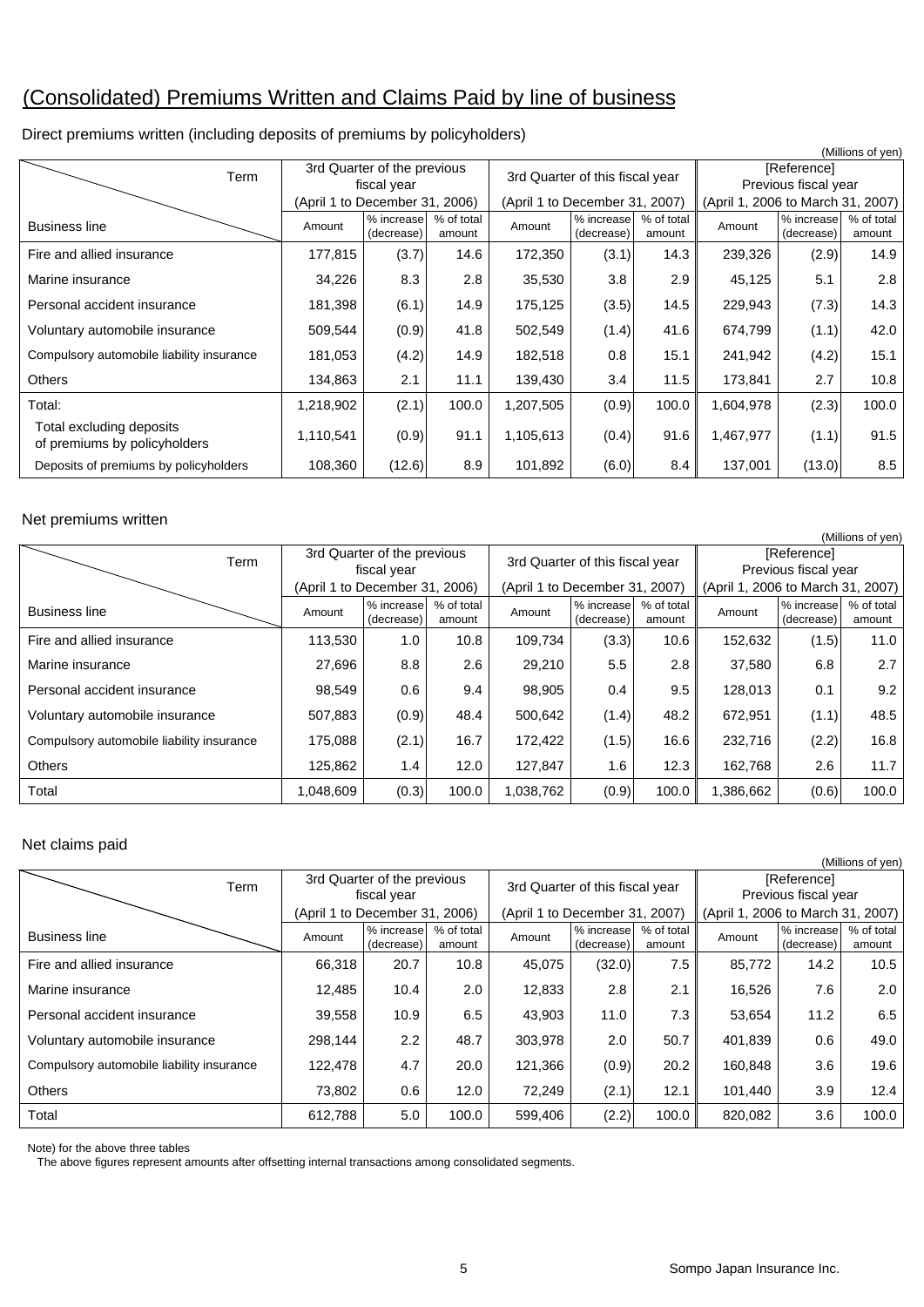# (Consolidated) Life Insurance Business

#### Life Insurance Premiums

|                         |         |                                            |         |                                 |                                   | (Millions of yen)     |  |
|-------------------------|---------|--------------------------------------------|---------|---------------------------------|-----------------------------------|-----------------------|--|
|                         |         | 3rd Quarter of the previous<br>fiscal vear |         | 3rd Quarter of this fiscal year | [Reference] Previous fiscal year  |                       |  |
|                         |         | (April 1 to December 31, 2006)             |         | (April 1 to December 31, 2007)  | (April 1, 2006 to March 31, 2007) |                       |  |
|                         | Amount  | % increase (decrease)                      | Amount  | % increase (decrease)           | Amount                            | % increase (decrease) |  |
| Life Insurance Premiums | 135,371 | 0.8                                        | 118.934 | (12.1)                          | 192.997                           | (1.8)                 |  |

Note) The above figures represent amounts after offsetting internal transactions among consolidated segments.

#### Total Amount of Policies in Force

|                             |           |                                    |           |                                |                                 | (IVIIIIIONS OF VEN)    |  |  |
|-----------------------------|-----------|------------------------------------|-----------|--------------------------------|---------------------------------|------------------------|--|--|
|                             |           | End of the 3rd Quarter of previous |           | End of the 3rd Quarter of this | [Reference] End of the previous |                        |  |  |
|                             |           | fiscal year                        |           | fiscal vear                    | fiscal year                     |                        |  |  |
|                             |           | (as of December 31, 2006)          |           | (as of December 31, 2007)      |                                 | (as of March 31, 2007) |  |  |
|                             | Amount    | % increase (decrease)              | Amount    | % increase (decrease)          | Amount                          | % increase (decrease)  |  |  |
| Individual Insurance        | 9,043,829 | 9.5                                | 9.621.969 | 6.4                            | 9.158.284                       | 6.6                    |  |  |
| <b>Individual Annuities</b> | 84.877    | (2.2)                              | 83.676    | (1.4)                          | 84.574                          | (2.2)                  |  |  |
| Group Insurance             | 2,089,015 | 2.0                                | 2.000.036 | (4.3)                          | 2,080,358                       | (1.3)                  |  |  |
| <b>Group Annuities</b>      |           |                                    |           |                                |                                 | $\sim$                 |  |  |

Notes)

1. The above figures represent amounts before offsetting internal transactions among consolidated segments.

 2. Amount of "Individual Annuities" represents the sum of annuity fund at the beginning of annuity payment of contract before the beginning of annuity payment and underwriting reserves of contract after the beginning of annuity payment.

### Total Amount of New Policies

| (Millions of yen)           |                                                                              |                 |                                  |                                                                   |                 |                                  |                                                      |                                                                       |                                  |  |
|-----------------------------|------------------------------------------------------------------------------|-----------------|----------------------------------|-------------------------------------------------------------------|-----------------|----------------------------------|------------------------------------------------------|-----------------------------------------------------------------------|----------------------------------|--|
|                             | 3rd Quarter of the previous<br>fiscal year<br>(April 1 to December 31, 2006) |                 |                                  | 3rd Quarter of this fiscal year<br>(April 1 to December 31, 2007) |                 |                                  |                                                      | [Reference] Previous fiscal year<br>(April 1, 2006 to March 31, 2007) |                                  |  |
|                             | Net increase<br>by new<br>policies and<br>conversion                         | New<br>policies | Net increase<br>by<br>conversion | Net increase<br>by new<br>policies and<br>conversion              | New<br>policies | Net increase<br>by<br>conversion | Net increase<br>by new<br>policies and<br>conversion | <b>New</b><br>policies                                                | Net increase<br>b٧<br>conversion |  |
| Individual Insurance        | 1,129,043                                                                    | 1,129,043       | $\sim$                           | 1,241,166                                                         | 1,241,166       | $\sim$                           | ,474,757                                             | 474,757.                                                              |                                  |  |
| <b>Individual Annuities</b> | 1,885                                                                        | 1,885           |                                  | 1,651                                                             | 1,651           |                                  | 2,650                                                | 2,650                                                                 |                                  |  |
| Group Insurance             | 33,038                                                                       | 33,038          | -                                | 28,822                                                            | 28,822          |                                  | 42,902                                               | 42,902                                                                |                                  |  |
| <b>Group Annuities</b>      |                                                                              |                 |                                  |                                                                   |                 |                                  |                                                      |                                                                       |                                  |  |

Notes)

1. The above figures represent amounts before offsetting internal transactions among consolidated segments.

2. Amount of "Net increase by new policies and conversion" for "Individual Annuities." represents annuity fund at the beginning of annuity payment.

#### Annualized New Business Premiums (Individual Insurance and Individual Annuities)

|                                     |                                 |                                            |        |                                 |                                   | (Millions of yen)     |  |
|-------------------------------------|---------------------------------|--------------------------------------------|--------|---------------------------------|-----------------------------------|-----------------------|--|
|                                     |                                 | 3rd Quarter of the previous<br>fiscal vear |        | 3rd Quarter of this fiscal year | [Reference] Previous fiscal year  |                       |  |
|                                     |                                 | (April 1 to December 31, 2006)             |        | (April 1 to December 31, 2007)  | (April 1, 2006 to March 31, 2007) |                       |  |
|                                     | % increase (decrease)<br>Amount |                                            | Amount | % increase (decrease)           | Amount                            | % increase (decrease) |  |
| Annualized<br>New Business Premiums | 28,827                          | (10.9)                                     | 13.481 | (53.2)                          | 38,914                            | (15.8)                |  |

Note) The above figures represent amounts before offsetting internal transactions among consolidated segments.

 $(Millions of yon)$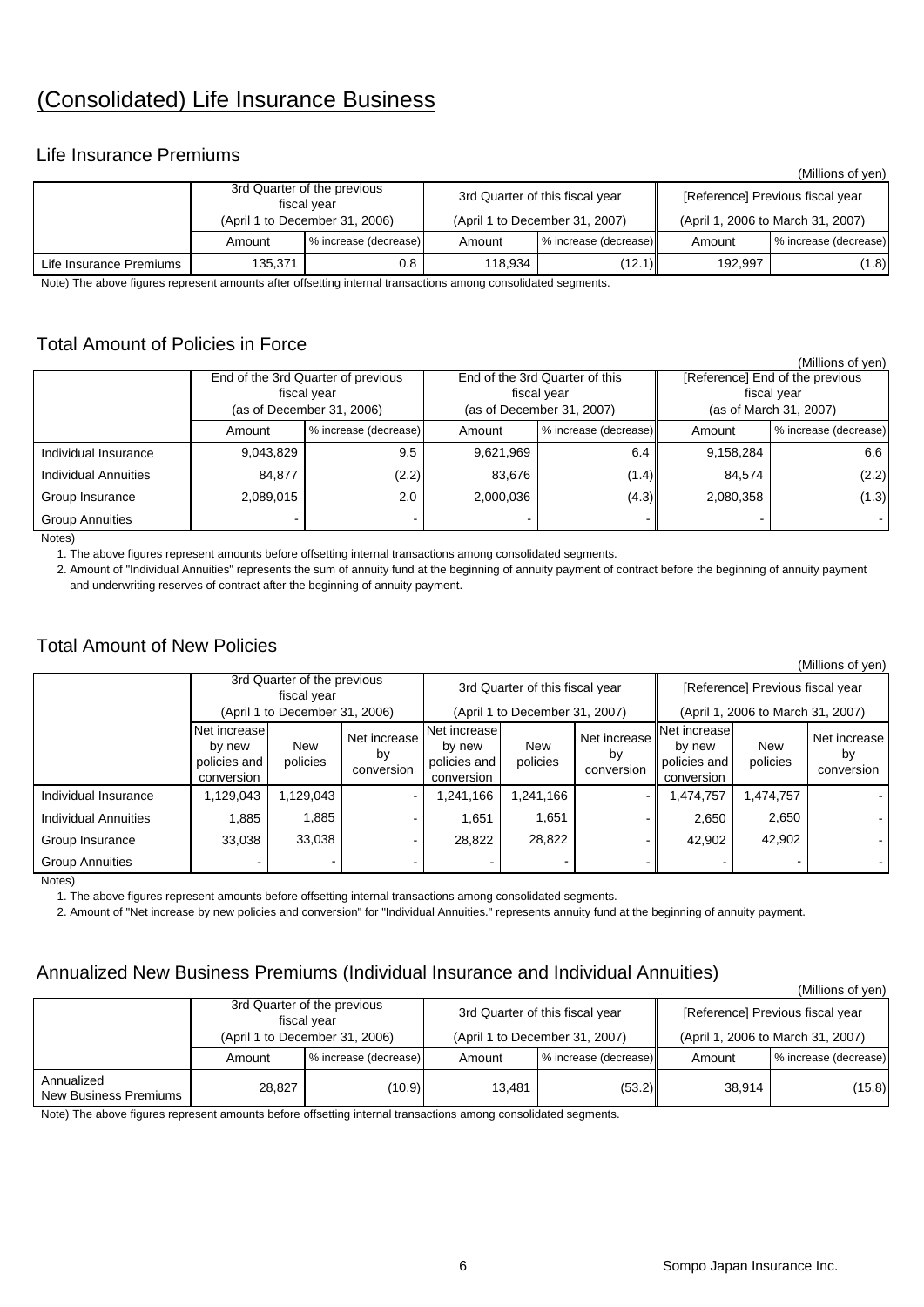# Consolidated Balance Sheet

|                                                               |                                                  | (Millions of yen)                                         |
|---------------------------------------------------------------|--------------------------------------------------|-----------------------------------------------------------|
|                                                               | End of the 3rd Quarter                           | [Reference]                                               |
| Books closed                                                  | of this fiscal year<br>(as of December 31, 2007) | End of the previous fiscal year<br>(as of March 31, 2007) |
| Item                                                          |                                                  |                                                           |
|                                                               | Amount                                           | Amount                                                    |
| Assets:                                                       |                                                  |                                                           |
| Cash and deposits                                             | 129,760                                          | 196,021                                                   |
| Call loans                                                    | 111,300                                          | 69,000                                                    |
| Receivables under resale agreements                           | 105,374                                          | 28,966                                                    |
| Monetary receivables bought                                   | 45,701                                           | 18,978                                                    |
| Money in trust                                                | 52,121                                           | 47,963                                                    |
| Securities                                                    | 5,229,938                                        | 5,486,282                                                 |
| Loans                                                         | 516,886                                          | 494,866                                                   |
| Tangible fixed assets                                         | 219,926                                          | 223,878                                                   |
| Intangible fixed assets                                       | 26,920                                           | 28,340                                                    |
| Other assets                                                  | 413,526                                          | 415,642                                                   |
| Deferred tax assets                                           | 9,227                                            | 9,050                                                     |
| Allowance for possible loan losses                            | (16, 349)                                        | (16, 807)                                                 |
| Allowance for possible losses on investment securities        | (4)                                              | (4)                                                       |
| <b>Total assets</b>                                           | 6,844,329                                        | 7,002,180                                                 |
| Liabilities:                                                  |                                                  |                                                           |
| Underwriting funds:                                           | 4,965,427                                        | 4,891,683                                                 |
| Reserve for outstanding losses and claims                     | 735,088                                          | 698,476                                                   |
| <b>Underwriting reserves</b>                                  | 4,230,339                                        | 4,193,207                                                 |
| Other liabilities                                             | 201,299                                          | 237,585                                                   |
| Reserve for retirement benefits                               | 98,757                                           | 94,959                                                    |
| Reserve for retirement benefits to directors                  | 2,481                                            |                                                           |
| Reserve for bonus payments                                    | 4,394                                            | 13,342                                                    |
| Reserve for price fluctuation                                 | 35,504                                           | 30,700                                                    |
| Deferred tax liabilities                                      | 195,857                                          | 279,165                                                   |
| <b>Total liabilities</b>                                      | 5,503,722                                        | 5,547,436                                                 |
| <b>Net assets:</b>                                            |                                                  |                                                           |
| Shareholders' equity:                                         |                                                  |                                                           |
| Common stock                                                  | 70,000                                           | 70,000                                                    |
| Additional paid-in capital                                    | 24,237                                           | 24,229                                                    |
| Retained earnings                                             | 398,743                                          | 362,683                                                   |
| Treasury stock                                                | (2,865)                                          | (2,832)                                                   |
| Total shareholders' equity                                    | 490,116                                          | 454,080                                                   |
| Valuation and translation adjustments:                        |                                                  |                                                           |
| Unrealized gains on securities available for sale, net of tax | 848,489                                          | 998,702                                                   |
| Foreign currency translation adjustments                      | 989                                              | 1,091                                                     |
| Total valuation and translation adjustments                   | 849,479                                          | 999,793                                                   |
| Stock acquisition rights                                      | 467                                              | 315                                                       |
| Minority interests                                            | 544                                              | 554                                                       |
| Total net assets                                              | 1,340,607                                        | 1,454,744                                                 |
| Total liabilities and net assets                              | 6,844,329                                        | 7,002,180                                                 |

Note) Consolidated balance sheet as of the end of the 3rd Quarter is announced from this fiscal year.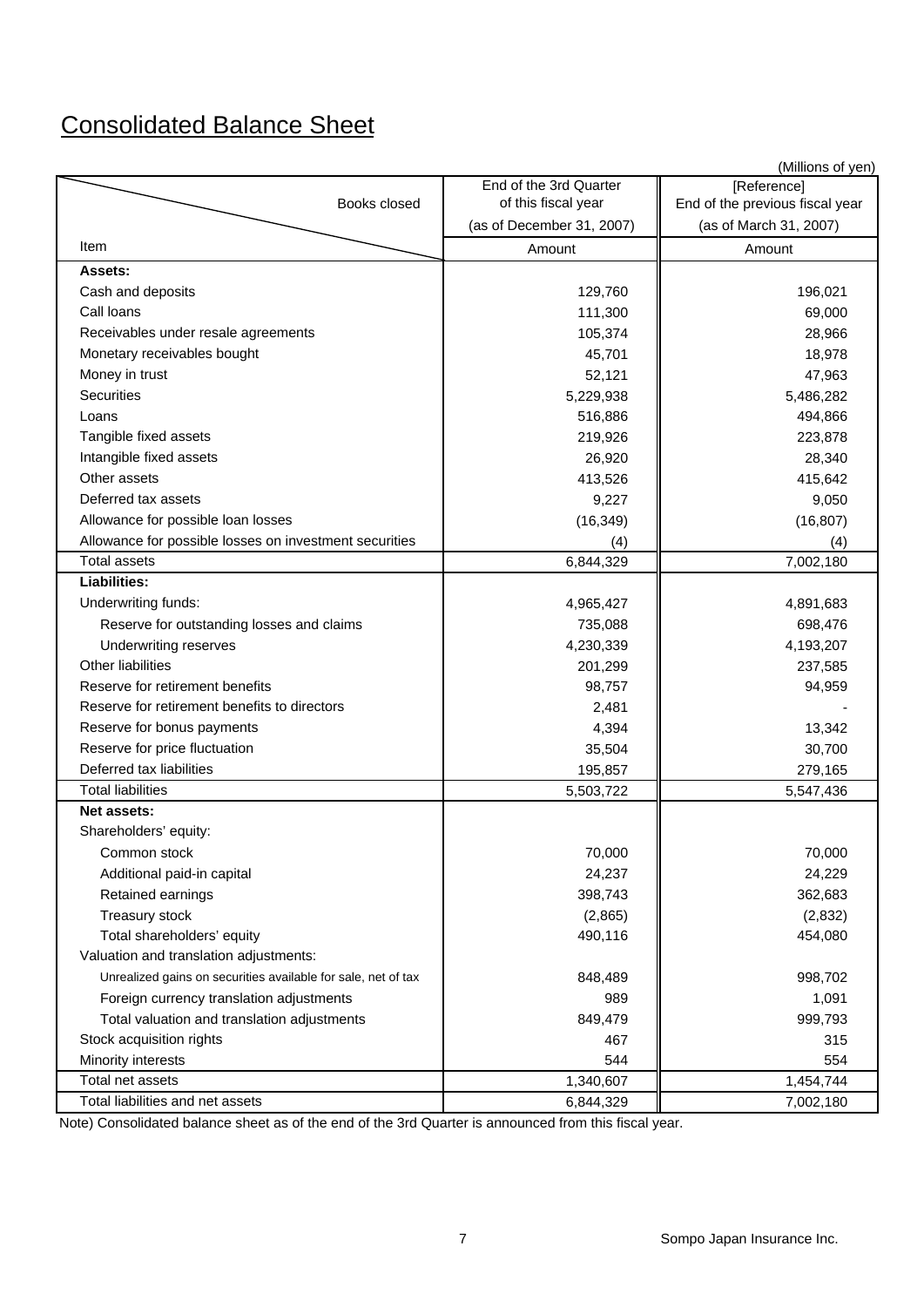# Consolidated Statement of Income

|                                                                        |                                 | (Millions of yen)                 |
|------------------------------------------------------------------------|---------------------------------|-----------------------------------|
| Term                                                                   | 3rd Quarter of this fiscal year | [Reference] Previous fiscal year  |
|                                                                        | (April 1 to December 31, 2007)  | (April 1, 2006 to March 31, 2007) |
| Item                                                                   | Amount                          | Amount                            |
| Ordinary income:                                                       | 1,423,887                       | 1,901,599                         |
| Underwriting income:                                                   | 1,294,097                       | 1,765,470                         |
| Net premiums written                                                   | 1,038,762                       | 1,386,662                         |
| Deposits of premiums by policyholders                                  | 101,892                         | 137,001                           |
| Interest and dividend income on deposits of premiums, etc.             | 34,205                          | 45,825                            |
| Life insurance premiums written                                        | 118,934                         | 192,997                           |
| Investment income:                                                     | 123,816                         | 125,430                           |
| Interest and dividend income                                           | 116,731                         | 132,126                           |
| Investment gain on money in trust                                      | 1,923                           | 4,210                             |
| Investment gain on trading securities                                  | 185                             | 175                               |
| Realized gain on sales of securities                                   | 35,625                          | 30,995                            |
| Transfer of interest and dividend income on deposits of premiums, etc. | (34, 205)                       | (45, 825)                         |
| Other ordinary income                                                  | 5,972                           | 10,699                            |
| Ordinary expenses:                                                     | 1,342,717                       | 1,791,058                         |
| Underwriting expenses:                                                 | 1,115,040                       | 1,516,738                         |
| Net claims paid                                                        | 599,406                         | 820,082                           |
| Loss adjustment expenses                                               | 54,265                          | 69,710                            |
| Net commissions and brokerage fees                                     | 178,134                         | 245,159                           |
| Maturity refunds to policyholders                                      | 178,534                         | 224,401                           |
| Life insurance claims paid                                             | 28,796                          | 36,122                            |
| Provision for reserve for outstanding losses and claims                | 36,891                          | 37,663                            |
| Provision for underwriting reserves                                    | 38,595                          | 82,970                            |
| Investment expenses:                                                   | 9,699                           | 15,220                            |
| Investment loss on money in trust                                      | 536                             |                                   |
| Realized loss on sales of securities                                   | 949                             | 1,983                             |
| Devaluation loss on securities                                         | 5,460                           | 3,108                             |
| Operating, general and administrative expenses                         | 214,073                         | 256,186                           |
| Other ordinary expenses:                                               | 3,904                           | 2,913                             |
| Interest paid                                                          | 120                             | 212                               |
| Ordinary profit                                                        | 81,169                          | 110,541                           |
| Special gains                                                          | 1,914                           | 3,320                             |
| Special losses:                                                        | 5,306                           | 19,408                            |
| Impairment loss                                                        |                                 | 790                               |
| Provision for price fluctuation reserve                                | 4,804                           | 6,642                             |
| Other special losses                                                   | 502                             | 11,975                            |
| Income before income taxes and minority interests                      | 77,778                          | 94,453                            |
| Income taxes and deferred income taxes                                 | 26,255                          | 32,408                            |
| Gain on minority interests                                             | 70                              | 100                               |
| Net income                                                             | 51,452                          | 61,944                            |

Note) Consolidated statement of income for the 3rd Quarter is announced from this fiscal year.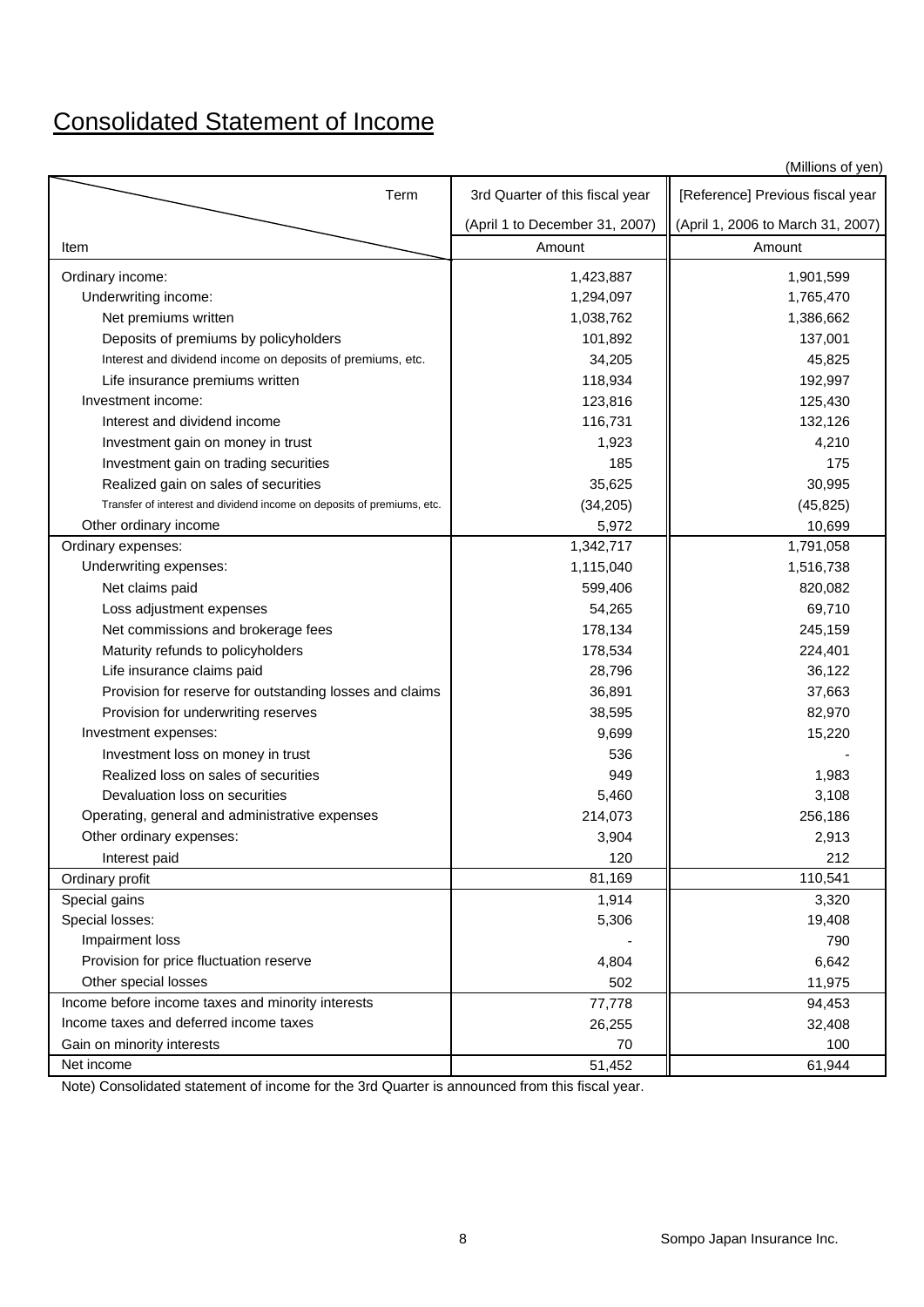## (Consolidated) Marketable Securities

### 1. Securities for Held-to-Maturity

|                    |                           |                                    |             |            |                                |             |                                 |             | (Millions of yen) |  |
|--------------------|---------------------------|------------------------------------|-------------|------------|--------------------------------|-------------|---------------------------------|-------------|-------------------|--|
|                    |                           | End of the 3rd Quarter of previous |             |            | End of the 3rd Quarter of this |             |                                 | [Reference] |                   |  |
|                    |                           | fiscal year                        |             |            | fiscal year                    |             | End of the previous fiscal year |             |                   |  |
| Item               | (as of December 31, 2006) |                                    |             |            | (as of December 31, 2007)      |             | (as of March 31, 2007)          |             |                   |  |
|                    | Historical                | Market                             | Unrealized  | Historical | Market                         | Unrealized  | Historical                      | Market      | Unrealized        |  |
|                    | cost                      | value                              | gain (loss) | cost       | value                          | gain (loss) | cost                            | value       | gain (loss)       |  |
| Domestic bonds     | 525,805                   | 522,384                            | (3,420)     | 629,128    | 635,803                        | 6.674       | 537.152                         | 536.531     | (620)             |  |
| Foreign securities | 121,335                   | 122.512                            | 1,176       | 103,722    | 104.721                        | 998         | 118.758                         | 120.594     | 1,835             |  |
| Total              | 647.140                   | 644.897                            | (2, 243)    | 732,851    | 740.525                        | 7.673       | 655.910                         | 657.126     | 1.215             |  |

Notes)

1. For domestic consolidated subsidiaries, "Historical cost" as of the end of the 3rd Quarter of previous fiscal year represents amounts before amortization and impairment.

"Historical cost" as of the end of the 3rd Quarter of this fiscal year and the previous fiscal year represents amounts after amortization and impairment.

2. "Market value" represents market value as of the end of each period.

### 2. Other Securities

|                    |                           |                                    |             |            |                                |             |                        |                                 | (Millions of yen) |  |
|--------------------|---------------------------|------------------------------------|-------------|------------|--------------------------------|-------------|------------------------|---------------------------------|-------------------|--|
|                    |                           | End of the 3rd Quarter of previous |             |            | End of the 3rd Quarter of this |             |                        | [Reference]                     |                   |  |
|                    |                           | fiscal year                        |             |            | fiscal year                    |             |                        | End of the previous fiscal year |                   |  |
| Item               | (as of December 31, 2006) |                                    |             |            | (as of December 31, 2007)      |             | (as of March 31, 2007) |                                 |                   |  |
|                    | Historical                | Market                             | Unrealized  | Historical | Market                         | Unrealized  | Historical             | Market                          | Unrealized        |  |
|                    | cost                      | value                              | gain (loss) | cost       | value                          | gain (loss) | cost                   | value                           | gain (loss)       |  |
| Domestic bonds     | 1,358,597                 | 1,358,099                          | (497)       | 555,177    | 1,571,741                      | 16,564      | ,385,840               | 1,390,323                       | 4.483             |  |
| Domestic stocks    | 618,451                   | 1,962,073                          | 1,343,621   | 605,270    | 1,692,447                      | 1,087,177   | 618,212                | 1.962,647                       | 1,344,434         |  |
| Foreign securities | 891,003                   | 1,065,644                          | 174,641     | 742,141    | 930,720                        | 188,578     | 871,985                | 1,042,705                       | 170,720           |  |
| <b>Others</b>      | 88.574                    | 113.871                            | 25.296      | 108,338    | 129.693                        | 21.355      | 89.457                 | 113,200                         | 23,742            |  |
| Total              | 2,956,627                 | 4,499,689                          | .543.061    | 3,010,927  | 4,324,603                      | 1,313,675   | 2,965,495              | 4,508,877                       | 1,543,381         |  |

Notes)

1. For SJI and domestic consolidated subsidiaries, "Historical cost" as of the end of the 3rd Quarter of previous fiscal year represents amounts before amortization and impairment.

 "Historical cost" as of the end of the 3rd Quarter of this fiscal year and the previous fiscal year represents amounts after amortization and impairment. 2. "Market value" represents market value as of the end of each period.

3. Beneficiary claims on the housing loan trust, which are classified as "Monetary receivables bought" on the consolidated balance sheet, are included in "Others".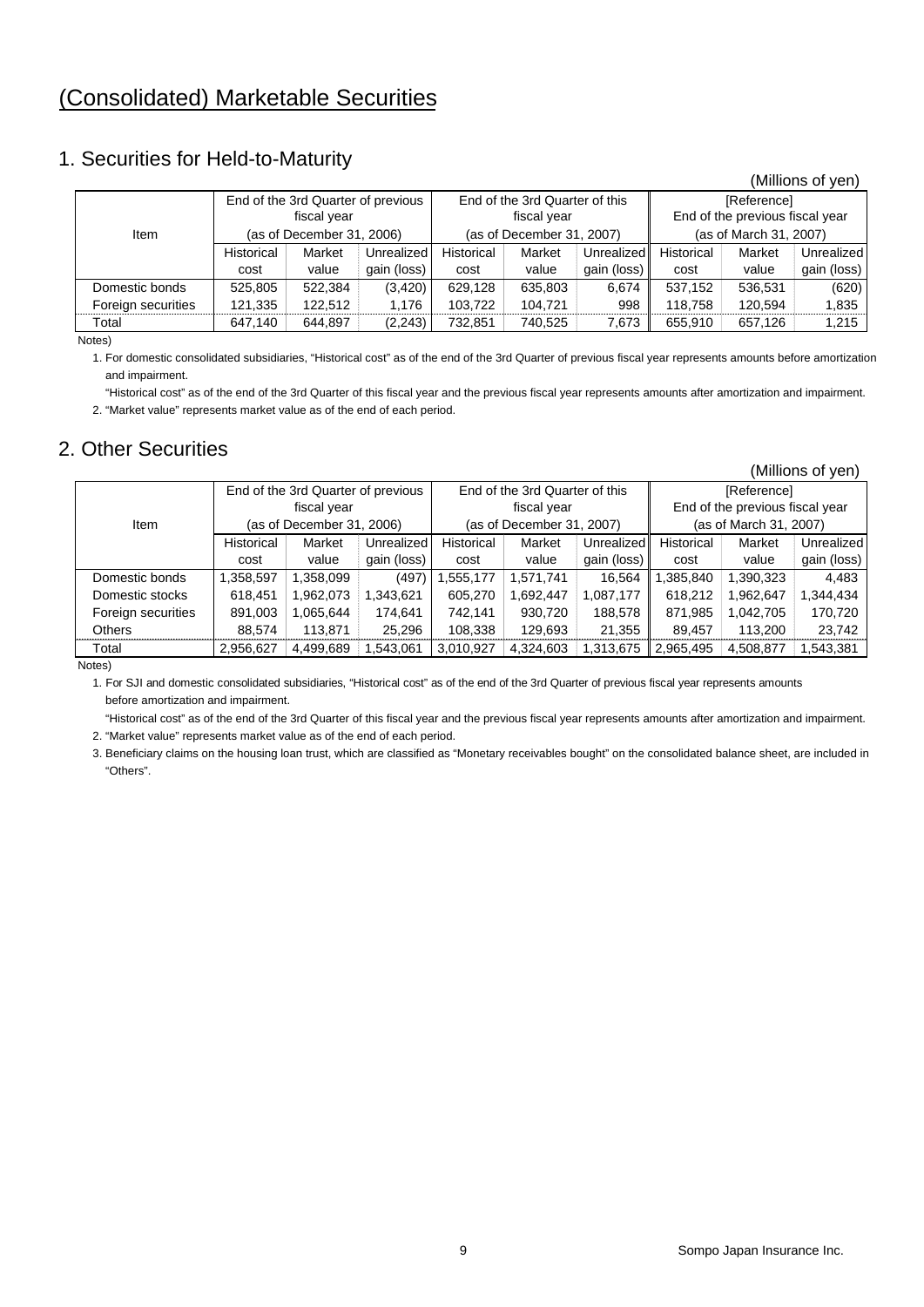# (Consolidated) Derivatives

|             |                           |                 |                                    |             |           |                                |             | (Millions of yen)               |                        |             |  |
|-------------|---------------------------|-----------------|------------------------------------|-------------|-----------|--------------------------------|-------------|---------------------------------|------------------------|-------------|--|
|             |                           |                 | End of the 3rd Quarter of previous |             |           | End of the 3rd Quarter of this |             | [Reference]                     |                        |             |  |
|             |                           | fiscal year     |                                    |             |           | fiscal year                    |             | End of the previous fiscal year |                        |             |  |
| Type        | Transaction               |                 | (as of December 31, 2006)          |             |           | (as of December 31, 2007)      |             |                                 | (as of March 31, 2007) |             |  |
|             |                           | Contract        | Market                             | Appraisal   | Contract  | Market                         | Appraisal   | Contract                        | Market                 | Appraisal   |  |
|             |                           | amount          | value                              | gain (loss) | amount    | value                          | gain (loss) | amount                          | value                  | gain (loss) |  |
| Currency    | Forward foreign exchange: |                 |                                    |             |           |                                |             |                                 |                        |             |  |
| derivatives | Short                     | 134,350         | 137,659                            | (3,308)     | 112,031   | 114,225                        | (2, 193)    | 112,016                         | 111,909                | 107         |  |
|             | Long                      | 75,071          | 76,840                             | 1,768       | 48,093    | 48,277                         | 184         | 69,385                          | 68,251                 | (1, 133)    |  |
|             | Currency option:          |                 |                                    |             |           |                                |             |                                 |                        |             |  |
|             | Short                     |                 |                                    |             | 3,426     |                                |             |                                 |                        |             |  |
|             |                           | $\cdot^{\star}$ |                                    |             | $8*$      | 8                              | (0)         |                                 |                        |             |  |
|             | Long                      | 5,911           |                                    |             | 3,210     |                                |             |                                 |                        |             |  |
|             |                           | $45*$           | 35                                 | (10)        | $8*$      | $\mathbf 0$                    | (7)         | $\cdot^{\star}$                 |                        |             |  |
| <b>Bond</b> | Bond future:              |                 |                                    |             |           |                                |             |                                 |                        |             |  |
| derivatives | Short                     | 27,806          | 27,250                             | 555         | 3,623     | 3,624                          | (1)         |                                 |                        |             |  |
|             | Long                      | 45,753          | 45,274                             | (478)       | 27,352    | 27,447                         | 95          | 16,988                          | 17,022                 | 33          |  |
|             | Bond forward:             |                 |                                    |             |           |                                |             |                                 |                        |             |  |
|             | Long                      | 3,971           | 3,932                              | (38)        | 3,843     | 3,829                          | (14)        | 3,918                           | 3,907                  | (11)        |  |
| Others      | Credit derivatives:       |                 |                                    |             |           |                                |             |                                 |                        |             |  |
|             | Long                      | 3,000           |                                    |             | 4,500     |                                |             | 6,000                           |                        |             |  |
|             |                           | $24*$           | 20                                 | (3)         | $97*$     | 102                            | 5           | $65*$                           | 51                     | (13)        |  |
|             | Weather derivatives:      |                 |                                    |             |           |                                |             |                                 |                        |             |  |
|             | Short                     | 378             |                                    |             | 671       |                                |             | 273                             |                        |             |  |
|             |                           | $41*$           | 50                                 | (9)         | $32*$     | 18                             | 14          | $22*$                           | 15                     | 6           |  |
|             | Long                      |                 |                                    |             | 273       |                                |             |                                 |                        |             |  |
|             |                           | -*              |                                    |             | $\cdot^*$ | 1                              | 1           |                                 |                        |             |  |
|             | Earthquake derivatives:   |                 |                                    |             |           |                                |             |                                 |                        |             |  |
|             | Short                     | 920             |                                    |             | 3,660     |                                |             | 780                             |                        |             |  |
|             |                           | $140*$          | 107                                | 32          | $98*$     | $\Omega$                       | 98          | $133*$                          | 105                    | 27          |  |
|             | Long                      | 845             |                                    |             | 3,285     |                                |             | 702                             |                        |             |  |
|             |                           | $91*$           | 68                                 | (22)        | 288*      | 213                            | (74)        | $87*$                           | 69                     | (17)        |  |
|             | Total                     |                 |                                    | (1, 514)    |           |                                | (1,893)     |                                 |                        | (1,000)     |  |

Notes)

1. Derivative transactions to which hedge accounting methods are applied are excluded from this table.

2. "Contract amount" represents amount of outstanding contracts or amount equivalent to the principal provided in the contract as of the end of each period. Amounts with an asterisk (\*) represent the option premiums booked on the consolidated balance sheet.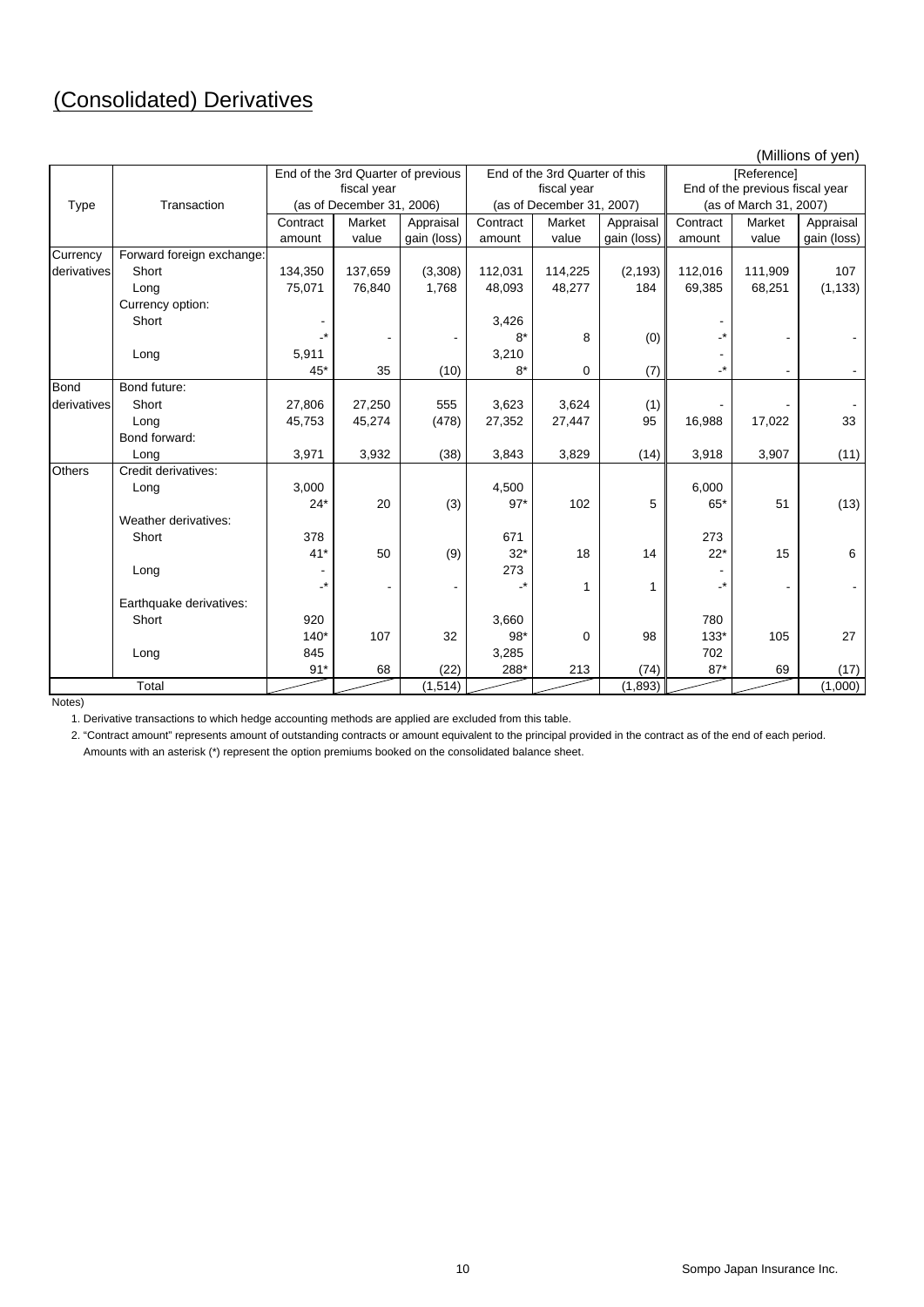# (Non-consolidated) Summary of Results of Operations

(Millions of yen)

|                                                                                     |      | 3rd Quarter of this fiscal year | [Reference] Previous fiscal year  |
|-------------------------------------------------------------------------------------|------|---------------------------------|-----------------------------------|
| Item                                                                                | Term | (April 1 to December 31, 2007)  | (April 1, 2006 to March 31, 2007) |
|                                                                                     |      |                                 |                                   |
| Direct premiums written                                                             |      | 1,172,883                       | 1,561,360                         |
| (including deposits of premiums by policyholders)                                   |      |                                 |                                   |
| Direct premiums written                                                             |      | 1,070,991                       | 1,424,359                         |
| Ordinary income and expenses:                                                       |      |                                 |                                   |
| Underwriting income:                                                                |      | 1,172,142                       | 1,568,937                         |
| Net premiums written                                                                |      | 1,020,485                       | 1,362,785                         |
| Deposits of premiums by policyholders                                               |      | 101,892                         | 137,001                           |
| Underwriting expenses:                                                              |      | 1,025,462                       | 1,356,524                         |
| Net claims paid                                                                     |      | 589,785                         | 806,871                           |
| Loss adjustment expenses                                                            |      | 53,637                          | 69,001                            |
| Net commissions and brokerage fees                                                  |      | 166,751                         | 222,762                           |
| Maturity refunds to policyholders                                                   |      | 178,534                         | 224,401                           |
| Investment income:                                                                  |      | 106,362                         | 106,435                           |
| Interest and dividend income                                                        |      | 100,483                         | 113,625                           |
| Realized gain on sales of securities                                                |      | 34,929                          | 31,011                            |
| Investment expenses:                                                                |      | 9,001                           | 15,134                            |
| Realized loss on sales of securities                                                |      | 584                             | 1,485                             |
| Devaluation loss on securities                                                      |      | 5,384                           | 3,636                             |
| Operating, general and administrative expenses                                      |      | 180,501                         | 216,514                           |
| Operating, general and administrative expenses<br>related to underwriting insurance |      | 167,368                         | 198,858                           |
| Other ordinary income and expenses                                                  |      | 2,377                           | 4,568                             |
| Ordinary profit                                                                     |      | 65,916                          | 91,767                            |
| Underwriting profit                                                                 |      | (23, 677)                       | 10,127                            |
| Special gains and losses:                                                           |      |                                 |                                   |
| Special gains                                                                       |      | 1,702                           | 3,310                             |
| Special losses                                                                      |      | 5,257                           | 19,328                            |
| Special gains and losses                                                            |      | (3, 555)                        | (16, 018)                         |
| Income before income taxes                                                          |      | 62,361                          | 75,749                            |
| Income taxes and deferred income taxes                                              |      | 20,959                          | 27,590                            |
| Net income                                                                          |      | 41,401                          | 48,159                            |
| Ratios:                                                                             |      |                                 |                                   |
| Loss ratio                                                                          |      | 63.1 %                          | 64.3 %                            |
| Expense ratio                                                                       |      | 32.7 %                          | 30.9 %                            |
| Underwriting balance ratio                                                          |      | 4.2 %                           | 4.8 %                             |

Notes)

1.Loss ratio=(Net claims paid+Loss adjustment expenses)/Net premiums written

2.Expense ratio=(Net commissions and brokerage fees

+Operating, general and administrative expenses related to underwriting insurance)/Net premiums written

3.Underwriting balance ratio=(Net premiums written-Net claims paid-Loss adjustment expenses-Operating expenses) /Net premiums written